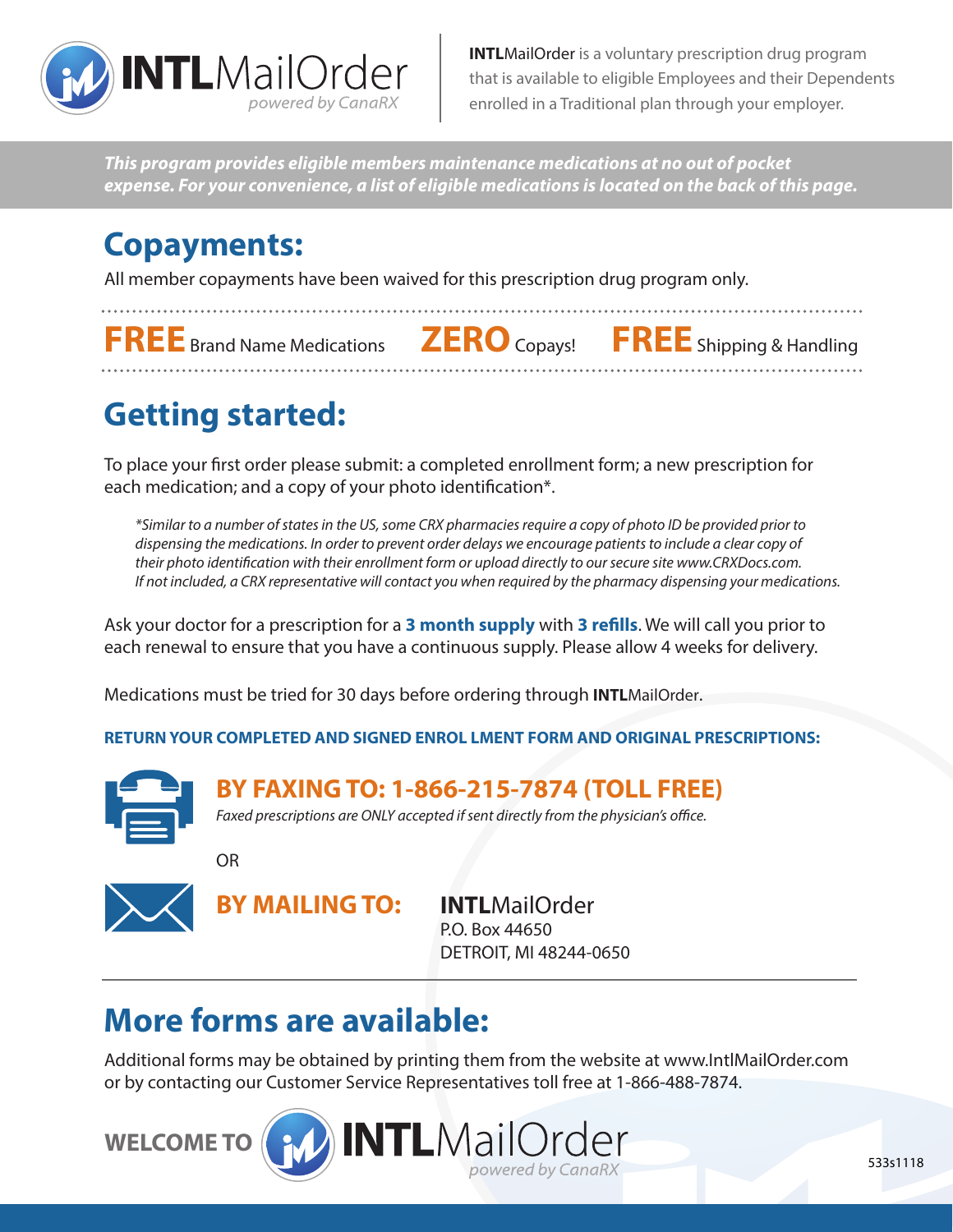

ABILIFY 5MG ABILIFY 10MG ABILIFY 15MG ABILIFY 20MG ABILIFY 30MG ACTONEL 5MG ACTONEL 30MG ACTONEL 35MG ACTONEL 150MG ACTOPLUS (G) 15MG-850MG ADCIRCA 20MG ADVAIR DISKUS 100MCG ADVAIR DISKUS 250MCG ADVAIR DISKUS 500MCG ADVAIR HFA 45/21MCG ADVAIR HFA 115/21MCG ADVAIR HFA 230/21MCG AGGRENOX 200/25MG ALOMIDE 0.1% ALPHAGAN-P (G) 0.15% ALREX 0.2% ALVESCO 80MCG 100MCG ALVESCO 160MCG 200MCG AMITIZA 24MCG ANORO ELLIPTA 62.5/25MCG ANZEMET 100MG ARCAPTA NEOHALER 75MCG ARNUITY ELLIPTA 100MCG ARNUITY ELLIPTA 200MCG AROMASIN (G) 25MG ARTHROTEC (G) 50MG ARTHROTEC (G) 75MG ASMANEX TWISTHALER 110MCG ASMANEX TWISTHALER 220MCG ASTAGRAF XL 1MG ASTAGRAF XL 5MG ATACAND (G) 4MG ATACAND (G) 8MG ATACAND (G) 16MG ATACAND (G) 32MG ATACAND HCT (G) 16MG/12.5MG ATACAND HCT (G) 32MG/12.5MG ATELVIA DR 35MG ATROVENT HFA 20UG AUBAGIO 14MG AVANDIA 2MG AVANDIA 4MG AVODART 0.5MG AZILECT 0.5MG AZILECT 1MG AZOR 20/5MG AZOR 40/5MG AZOR 40/10MG BANZEL 200MG BANZEL 400MG BARACLUDE 0.5MG BARACLUDE 1MG BENICAR 20MG BENICAR 40MG BENICAR HCT 20MG/12.5MG BENICAR HCT 40MG/12.5MG BENICAR HCT 40MG/25MG BONIVA (G) 150MG BREO ELLIPTA 100/25MCG BREO ELLIPTA 200/25MCG BRILINTA 60MG BRILINTA 90MG BYSTOLIC 2.5MG BYSTOLIC 5MG BYSTOLIC 10MG BYSTOLIC 20MG CADUET (G) 5/10MG CADUET (G) 5/20MG CADUET (G) 5/40MG CADUET (G) 10/10MG CADUET (G) 10/20MG CARDURA XL 4MG CARDURA XL 8MG CELEBREX 100MG CELEBREX 200MG CLARINEX (G) 5MG CLIMARA PATCH (G) 25MCG

ABILIFY 2MG

CLIMARA PATCH (G) 50MCG CLIMARA PATCH (G) 75MCG COMBIGAN 0.2-0.5% COMBIVENT RESPIMAT 20MCG/100MCG COMTAN (G) 200MG COSOPT PF DROPS 2%/0.5% CRESTOR 5MG CRESTOR 10MG CRESTOR 20MG CRESTOR 40MG CYMBALTA (G) 20MG CYMBALTA (G) 30MG CYMBALTA (G) 60MG DALIRESP 500MCG DERMOTIC OIL 0.01% DEXILANT DR 30MG DEXILANT DR 60MG DIOVAN (G) 40MG DIOVAN (G) 80MG DIOVAN (G) 160MG DIOVAN (G) 320MG DIOVAN HCT (G) 80/12.5MG DIOVAN HCT (G) 160/12.5MG DIOVAN HCT (G) 160/25MG DIOVAN HCT (G) 320/12.5MG DIOVAN HCT (G) 320/25MG DIPENTUM 250MG DIPROLENE OINT (G) 0.05% DIVIGEL 0.5MG DIVIGEL 1MG DUAVEE 0.45-20MG DULERA 100MCG/5MCG DULERA 200MCG/5MCG EDARBI 40MG EDARBI 80MG EDARBYCLOR 40MG/12.5MG EDARBYCLOR 40MG/25MG EDECRIN 25MG EDURANT 25MG EFFIENT 5MG EFFIENT 10MG ELIDEL 1% ELIQUIS 2.5MG ELIQUIS 5MG ELIQUIS SING ENTOCORT (G) 3MG ENTRESTO 24MG-26MG ENTRESTO 49MG-51MG ENTRESTO 97MG-103MG EPIDUO GEL PUMP 0.1%/2.5% EPIPEN 0.3MG EPIPEN JR 0.15MG EPIVIR / HBV (G) 100MG EPZICOM ESTROGEL 0.06% EVISTA 60MG EXELON 3MG EXELON 6MG EXELON 4.6MG/24HR EXELON 9.5MG/24HR EXELON 13.3MG/24HR EXFORGE HCT 160/12.5/5MG EXFORGE HCT 160/12.5/10MG EXFORGE HCT 160/25/5MG EXFORGE HCT 160/25/10MG EXFORGE HCT 320/25/10MG EXJADE 500MG FARESTON 60MG FARXIGA 5MG FARXIGA 10MG FELDENE 10MG FELDENE 20MG FETZIMA 80MG FINACEA GEL 15% FLAREX 0.1% FLOVENT 44MCG 50MCG FLOVENT 110MCG 125MCG FLOVENT 220MCG 250MCG FLOVENT DISKUS 100MCG FLOVENT DISKUS 250MCG FORADIL + AEROLIZER 12MCG FOSRENOL CHEW 500MG FOSRENOL CHEW 750MG FOSRENOL CHEW 1000MG FOSRENOL POWDER 750MG FOSRENOL POWDER 1000MG

GELNIQUE 10% GENVOYA 150-150-200-10MG GILENYA 0.5MG GLEEVEC 100MG GLEEVEC 400MG GLUCAGEN HYPOKIT 1MG IMITREX AUTOINJECTOR STATDOSE (G) 6MG/0.5ML IMITREX NASAL SPRAY (G) 5MG-2DOSE IMITREX NASAL SPRAY (G) 20MG-2DOSE INCRUSE ELLIPTA 62.5MCG INDERAL LA (G) 60MG INDERAL LA (G) 80MG INDERAL LA (G) 120MG INDERAL LA (G) 160MG INVEGA 3MG INVEGA 6MG INVEGA 9MG INVIRASE 500MG INVOKAMET 50MG-500MG INVOKAMET 50MG-1000MG INVOKAMET 150MG-500MG INVOKAMET 150MG-1000MG INVOKANA 100MG INVOKANA 300MG IRESSA 250MG ISOPTO CARPINE 1% ISOPTO CARPINE 2% ISOPTO CARPINE 4% JADENU 90MG JADENU 180MG JADENU 360MG JALYN 0.5MG/0.4MG JANUMET 50/500MG JANUMET 50/1000MG JANUMET XR 50MG/500MG JANUMET XR 50MG/1000MG JANUMET XR 100MG/1000MG JANUVIA 25MG JANUVIA 50MG JANUVIA 100MG JENTADUETO 2.5MG-500MG JENTADUETO 2.5MG-850MG JENTADUETO 2.5MG-1000MG JUBLIA 10% KOMBIGLYZE XR 2.5MG/1000MG KOMBIGLYZE XR 5MG/500MG KOMBIGLYZE XR 5MG/1000MG LATUDA 20MG LATUDA 40MG LATUDA 60MG LATUDA 80MG LATUDA 120MG LESCOL XL 80MG LEXIVA 700MG LIALDA 1.2GM LINZESS 145MCG LINZESS 290MCG LOCOID LIPOCREAM 0.1% LOTEMAX GEL 0.5% LOTEMAX SUSP 0.5% LOTRISONE CREAM (G) 1%/0.05% LOVENOX (G) 40MG LOVENOX (G) 60MG LOVENOX (G) 80MG LOVENOX (G) 100MG LUMIGAN 0.01% MESNEX 400MG MESTINON TS 180MG METRO CREAM (G) 0.75% METROGEL PUMP 1% MICARDIS HCT (G) 40/12.5MG MICARDIS HCT (G) 80/12.5MG MICARDIS HCT (G) 80/25MG MIGRANAL NASAL SPRAY 4MG/ML MIRAPEX ER 0.375MG MIRAPEX ER 0.75MG MIRAPEX ER 1.5MG MIRAPEX ER 2.25MG MIRAPEX ER 3MG MIRAPEX ER 3.75MG

MIRAPEX ER 4.5MG MULTAQ 400MG MYRBETRIQ 25MG MYRBETRIQ 50MG NEUPRO 1MG NEUPRO 2MG NEUPRO 3MG NEUPRO 4MG NEUPRO 6MG NEUPRO 8MG NEXIUM 20MG NEXIUM 40MG NEXIUM DR 10MG NORVIR TABLET 100MG ORTHO-TRI-CYCLEN LO OTEZLA 30MG PATADAY 0.2% PATANOL 0.1% PENTASA 500MG PRADAXA 75MG PRADAXA 150MG PRED FORTE (G) 1% PREMARIN 0.3MG PREMARIN 0.625MG PREMARIN 1.25MG PREMARIN CREAM 0.625MG/GM PREMPRO 0.3MG/1.5MG PREMPRO 0.625MG/5MG PREVACID SOLUTAB 15MG PREVACID SOLUTAB 30MG PREZCOBIX 800MG/150MG PREZISTA 800MG PRISTIQ 50MG PRISTIQ 100MG PROMETRIUM (G) 100MG QVAR REDIHALER 40MCG QVAR REDIHALER 80MCG RANEXA 500MG RAPAFLO 4MG RAPAFLO 8MG RAPAMUNE (G) 0.5MG RAPAMUNE (G) 2MG RELPAX 20MG RELPAX 40MG RENAGEL 800MG RENVELA 800MG RESTASIS VIALS 0.05% RETIN A CREAM (G) 0.05% RETIN A MICRO GEL PUMP (G) 0.04% RETIN-A MICRO GEL PUMP (G) 0.1% REXULTI 0.25MG REXULTI 0.5MG REXULTI 2MG REXULTI 4MG REYATAZ 150MG REYATAZ 200MG REYATAZ 300MG SAPHRIS 5MG SAPHRIS 10MG SEASONIQUE (G) 0.15/0.03/0.01MG SENSIPAR 30MG SENSIPAR 60MG SEREVENT DISKUS 50MCG SEROQUEL XR 50MG SEROQUEL XR 150MG SEROQUEL XR 200MG SEROQUEL XR 300MG SEROQUEL XR 400MG SINGULAIR GRANULES (G) 4MG SOOLANTRA 1% SPIRIVA 18MCG SPIRIVA RESPIMAT 2.5MCG STARLIX (G) 60MG STARLIX (G) 120MG STIOLTO RESPIMAT 2.5/2.5MCG STRATTERA 10MG STRATTERA 18MG STRATTERA 25MG STRATTERA 40MG STRATTERA 60MG STRATTERA 80MG STRATTERA 100MG

# **INTL**MailOrder Medications

SUSTIVA 50MG SYNAREL NASAL TABLOID 40MG TARKA 2/180MG TARKA 4/240MG TASMAR 100MG TAZORAC CREAM 0.05% TAZORAC CREAM 0.1% TAZORAC GEL 0.05% TAZORAC GEL 0.1% TECFIDERA 120MG TECFIDERA 240MG TEGRETOL (G) 200MG TEKTURNA 150MG TEKTURNA 300MG TEKTURNA HCT 150-12.5MG TEKTURNA HCT 150-25MG TEKTURNA HCT 300-12.5MG TEKTURNA HCT 300-25MG TOBREX OINT 0.3% TOPROL XL (G) 200MG TOVIAZ 4MG TOVIAZ 8MG TRADJENTA 5MG TRAVATAN Z 0.004% TRELEGY ELLIPTA 100-62.5-25MCG TRIBENZOR 20/5/12.5MG TRIBENZOR 40/5/12.5MG TRIBENZOR 40/5/25MG TRIBENZOR 40/10/12.5MG TRIBENZOR 40/10/25MG TRINTELLIX 5MG TRINTELLIX 10MG TRINTELLIX 20MG TRIUMEQ TABLET TRUVADA 200-300MG TUDORZA PRESSAIR 400MCG TWYNSTA 40/5MG TWYNSTA 40/10MG TWYNSTA 80/5MG TWYNSTA 80/10MG ULORIC 80MG UROCIT-K (G) 10MEQ URSO (G) 250MG VAGIFEM 10MCG VENTOLIN HFA 90MCG VESICARE 5MG VESICARE 10MG VIRAMUNE XR 400MG VIREAD 300MG VIVELLE-DOT 25MCG VIVELLE-DOT 37.5MCG VIVELLE-DOT 50MCG VIVELLE-DOT 75MCG VIVELLE-DOT 100MCG VYTORIN 10/10MG VYTORIN 10/20MG VYTORIN 10/40MG VYTORIN 10/80MG WELCHOL 625MG WELCHOL 3.75G PACKET WELLBUTRIN XL (G) 150MG WELLBUTRIN XL (G) 300MG XARELTO 10MG XARELTO 15MG XARELTO 20MG XELJANZ 5MG XELODA (G) 150MG XELODA (G) 500MG XENICAL 120MG XIGDUO XR 5/1000MG XIGDUO XR 10/500MG XIGDUO XR 10/1000MG YASMIN 28 (G) YAZ (G) 3/0.02MG ZANAFLEX (G) 2MG ZELAPAR 1.25MG ZETIA 10MG ZOMIG (G) 2.5MG ZOMIG NASAL SPRAY 5MG ZOMIG ZMT (G) 2.5MG (1X6) ZORTRESS 0.25MG ZORTRESS 0.5MG ZORTRESS 0.75MG ZOVIRAX CREAM 5% ZYCLARA 3.75%

**NOTE: Medication names appearing with (G) are available in a Generic version from your local or U.S. mail order pharmacy. This list is subject to change. Please call 1-866-488-7874 toll free to verify the availability of your medication through this program.**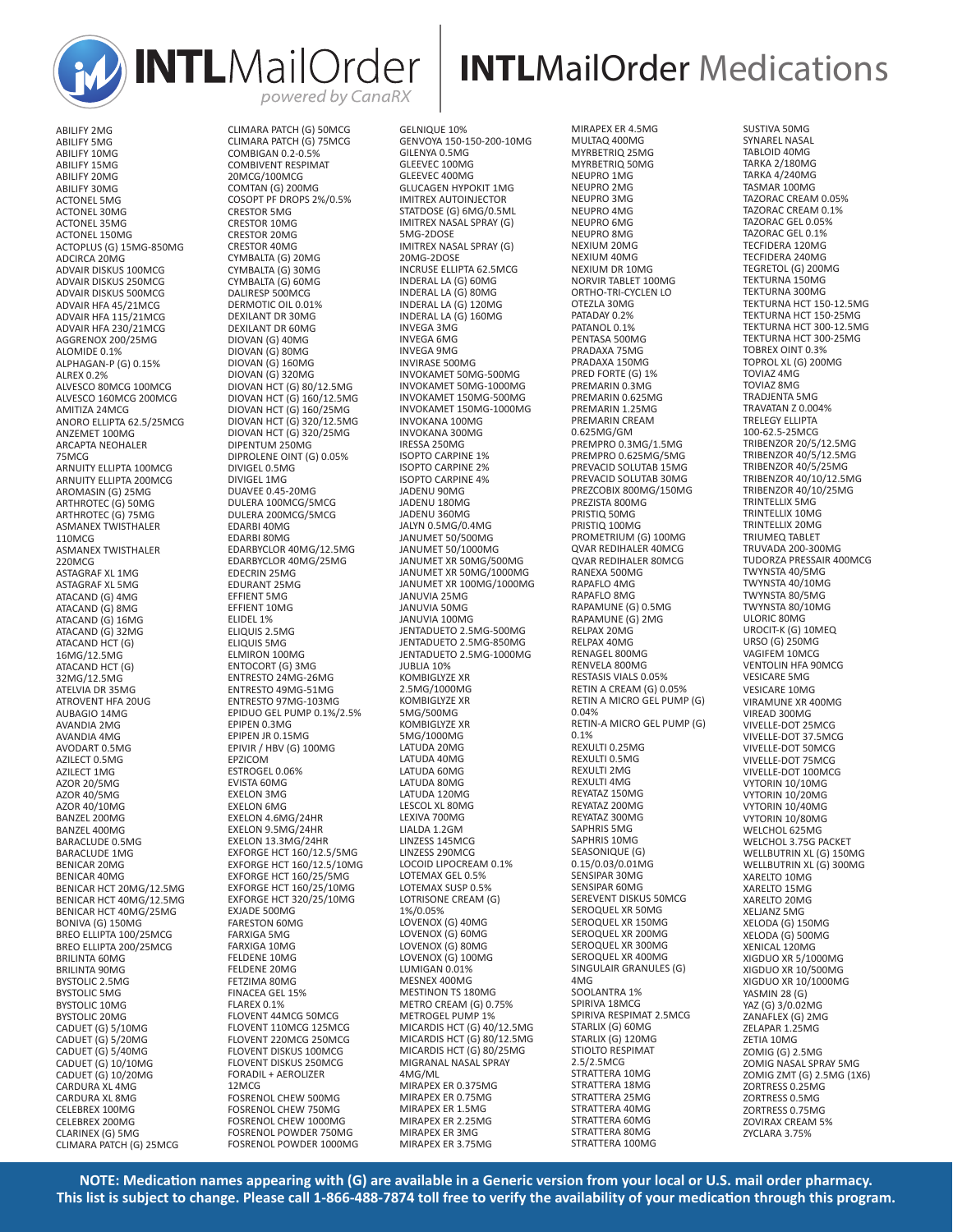

# **Enrollment Form**

### **Company Name:** Member ID#:

FAX DIRECTLY FROM YOUR DOCTOR'S OFFICE WITH YOUR PRESCRIPTION(S) TOLL-FREE TO: 1-866-215-7874 Or MAIL TO: IntlMailOrder, P.O. BOX 44650, DETROIT, MI 48244-0650 PHONE TOLL-FREE: 1-866-488-7874

| <b>PATIENT INFORMATION:</b>                                                                                                                                                                  |               | <b>Birthdate</b>            |               |                          |  |
|----------------------------------------------------------------------------------------------------------------------------------------------------------------------------------------------|---------------|-----------------------------|---------------|--------------------------|--|
|                                                                                                                                                                                              |               |                             |               | MM/DD/YYYY               |  |
| <b>Phone (Home)</b>                                                                                                                                                                          |               | <b>Phone (Work or Cell)</b> |               |                          |  |
| <b>First Name (please print)</b><br><b>Initial</b>                                                                                                                                           |               | <b>Last Name</b>            |               |                          |  |
| <b>Street Address</b>                                                                                                                                                                        |               | City/State                  |               | <b>Zip Code</b>          |  |
| <b>NOTE:</b> Please request a 3-month supply of medication with 3 refills.<br>New-to-you medications must be domestically prescribed, filled and taken for a period of no less than 30 days. |               |                             |               |                          |  |
| List all prescription, non-prescription, over-the-counter medications, herbal, nutritional and vitamin<br>supplements and their strengths. (THIS IS NOT A PRESCRIPTION.)                     |               |                             |               |                          |  |
| Name of Medicine                                                                                                                                                                             | <b>Dosage</b> | Time(s) to Take             | Date Started  | <b>Reason for Taking</b> |  |
| Ex. Januvia                                                                                                                                                                                  | Ex. 50mg      | Ex. Twice Daily             | Ex. 8/20/2017 | Ex. Diabetes             |  |
|                                                                                                                                                                                              |               |                             |               |                          |  |
|                                                                                                                                                                                              |               |                             |               |                          |  |
|                                                                                                                                                                                              |               |                             |               |                          |  |
|                                                                                                                                                                                              |               |                             |               |                          |  |
|                                                                                                                                                                                              |               |                             |               |                          |  |

| <b>MEDICAL HISTORY</b> (If you require more space, please attach a separate piece of paper.) |  | $\Box$ Male $\Box$ Female |
|----------------------------------------------------------------------------------------------|--|---------------------------|
|----------------------------------------------------------------------------------------------|--|---------------------------|

(i) Operations: e.g., Hysterectomy, Gall bladder, Heart operations, etc.

(ii) Hospitalizations: (stays in hospital during the past 5 years)

(iii) Present Illness: (ongoing) e.g., Diabetes, Heart disease, Osteoporosis, etc.

(iv) Drug Allergies:  $\Box$  NO  $\Box$  YES If yes, please specify:  $\_\_$ 

### **AUTHORIZATION IF THE PATIENT IS A DEPENDENT CHILD UNDER AGE 18**

I certify this to be a true and accurate statement of my Dependent's medical history. I confirm that he/she has been, and will be, regularly monitored by a U.S. Physician and has had a physical examination within the past 12 months. I verify that he/she has taken the above listed medications for a period of more than 30 days. I certify that I have read, understand and agree to the Terms of Agreement on the reverse, or in absence, confirm it was read and understood on the website prior to signature, and that the information provided above is accurate and true.

Parent's/Guardian's Signature: Date: (MM/DD/YY)

| . . |  |
|-----|--|
|     |  |

#### **AUTHORIZATION IF THE PATIENT IS THE MEMBER, SPOUSE OR A DEPENDENT CHILD AGE 18 AND OVER**

I certify that I have read, understand and agree to the Terms of Agreement on the reverse, or in absence, confirm it was read and understood on the website prior to signature, and that the information provided by me is accurate and true.

| Patient Signature: |  |  |
|--------------------|--|--|
|--------------------|--|--|